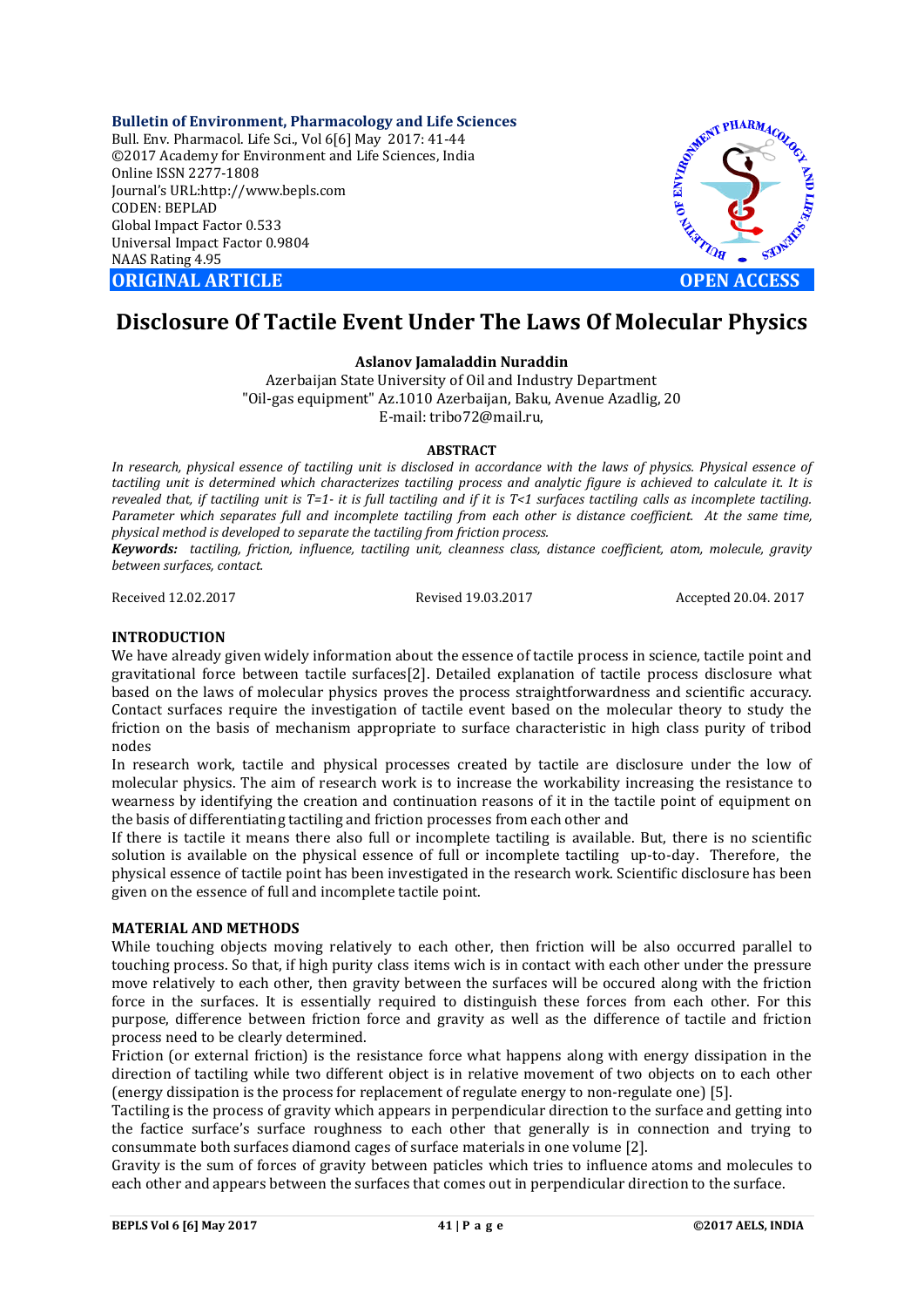#### **A J Nuraddin**

Tactiling is accepted as friction process considering the occurrence of such kind of events at the same time in a sum in technology and nature. However it is required to explain the essence and analyze these processes in comparison to each other to separate them.

For facilitating the solution of current issue let's investigate the tactiling process where the friction force is "0" while tactiling

Rectangular-shaped object with a mass of "m" is in equilibrium while quiescent on the another surface where it is whiteout influence of external forces. In this case it is the gravity force of object that affects the contact surface. It is known that the force of gravity is perpendicular to the surface[3].In contact surfaces, energy dissipation and force for object movement will be "0" regardless to environment temperature. In this case, there is tactile however there is not friction. The absence of external influences to the object, there is also not external force which moves the objects or surfaces or squeezing them to each other. So, perpendicular force to the surface which creates tactile is gravity. Then, gravity force between the surfaces exist and will be calculated as per below[2].

$$
F_{caz} = TF_t \tag{1}
$$

Where T- tactile unit, Ft - perpendicular force to the contact surface. In this case, the foce which affects perpendicular to the surface is gravity force and calculate as per below:

$$
F_{caz} = Tmg \tag{2}
$$

Where, m- object mass, g- gravitational acceleration.

Static friction is equal to 0 taking into account that there is no any external force to the object

$$
F_{\rm{stir}}=0
$$

In above-mentioned point, due to the too small amount of the tactiling unit- T and perpendicular force,

then force of  $\overline{F_{C2Z}}$  is also processed too small amount. For investigating the point, let's choose 2 surfaces in appropriate with the cleanness class 1 &14 in degree of purity (from degree of purity 14)

based on the DST 2789-74 [4]. For the first surface roughness height Rz=320mkm=0,32 10-3m, for the

second, it is Rz=0,05mkm=0,05 <sup>1</sup>10-6m. As known, substances consist of atoms and molecules and they pervade to each other during relative contact process[1,3]. Roughness itself also consist of atoms and molecules. The smallest particle of the roughness can be also up to the nano particles on the basis of science and technology capabilities. There cannot be a concept where indicates that the height of roughness's is equal to "0" in universe and this concept borders with the atoms. In ideal case, the size of roughness's must be accepted as equal to half size of atoms that forms the solid substance. Let's call this as atom cleanness class. The size of atom [3] equal to D=10-8sm = 10-10m in atom cleanness class, then roughness ideal value of roughness will be Rz=0,5 10-10 m. Contact of 2 surfaces belonging to ideal atom cleanness class will incarnate the meaning of full tactiling. In full tactiling, the value of tactile unit is T=1.

$$
T_{t} = \frac{R_{z1}}{R_{z2}} = \frac{A_{m1}}{A_{m2}} = 1
$$
\n(3)

 In full tactiling, the value of the distance between the seats of roughnesses is Am=10-10m which comes out between atom surfaces where they are in contact with each other.

If there is a full tactiling which means there also incomplete tactiling should be occurred. In T<1 of tactile unit, the surfaces tactiling calls as incomplete tactile. Let's determine the tactiling unit in several compiling according to above-mentioned cleanness classes in incomplete tactiling process

First of all, need to identify the tactiling units for the same cleanness class surfaces where they are in contact with the appropriate cleanness surfaces. Full tactiling is process of tactiling while 2 surfaces are in contact where the surfaces' distance (distance between the seats of roughnesses) is ideal during tactiling process. This distance is equal to the diameter of an atom. First, let's calculate how many times the mentioned distance is higher than the distance of surfaces that recognized as atomic cleanness class. The notion of changing the full tactiling to incomplete tactiling is the increase of distances between surfaces. Let's call it tactiling distance coefficient and point it out with M.

$$
M_1 = \frac{2R_{z1}}{A_m}
$$
  
 
$$
M_1 = \frac{2 \cdot 0.32 \cdot 10^{-3}}{10^{-10}} = 0.64 \cdot 10^7
$$
 (4)

According to the class of 1st cleanness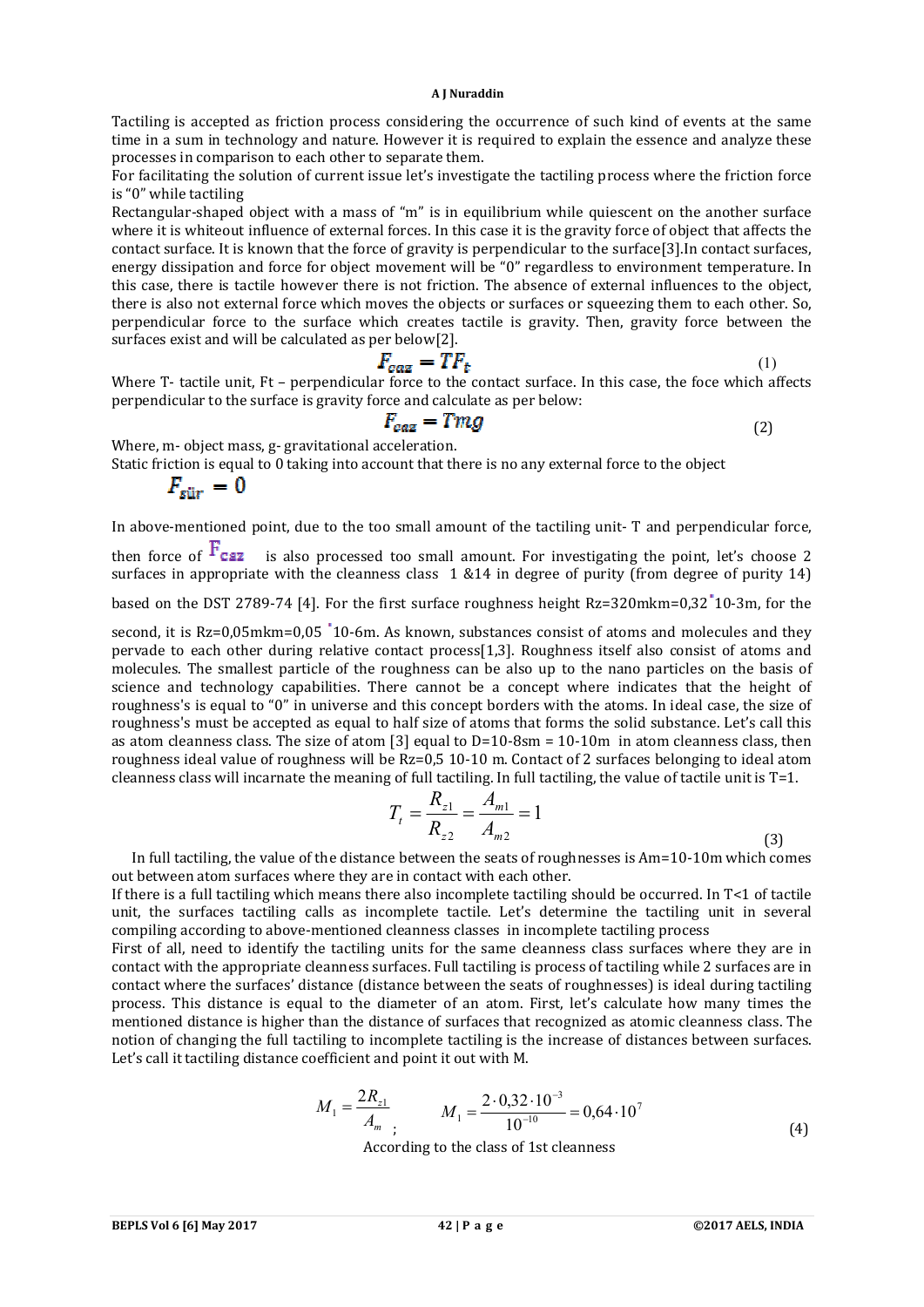**A J Nuraddin**

$$
M_{14} = \frac{2R_{z14}}{A_m} M_1 = \frac{2 \cdot 0.05 \cdot 10^{-6}}{10^{-10}} = 1 \cdot 10^3
$$

According to the class of 14th cleanness *<sup>m</sup>*

Let's calculate the number of incomplete tactiling for each of class. Incomplete tactiling is the ratio of full tactiling unit to distance factor

$$
T_1 = \frac{T_t}{M_1} = \frac{A_m}{2R_{z1}} = \frac{1}{0.64 \cdot 10^7} = 1.56 \cdot 10^{-7}
$$
  
According to the class of 1st elements  

$$
T_{14} = \frac{T_t}{M_{14}} = \frac{A_m}{2R_{z14}} = \frac{1}{1 \cdot 10^3} = 1 \cdot 10^{-3}
$$
(5)

According to the class of 1st cleani

For time being, let's determine the tactiling unit for the contacting of the 1st and 14th cleanness classes with each other accordingly.

 Let's calculate how many times distance between the surfaces in different cleanness classes is higher than the distance of surfaces that recognized as atomic cleanness class.

$$
M_{1/14} = \frac{(R_{z1} + R_{z2})}{A_m} = \frac{(0.05 \cdot 10^{-6} + 0.32 \cdot 10^{-3})}{10^{-10}} = 320.05 \cdot 10^{4}
$$
  

$$
T_1 = \frac{T_t}{M_{1/14}} = \frac{1}{320.05 \cdot 10^{4}} = 0.003 \cdot 10^{-4}
$$
 (6)

If we put all aforementioned in a nutshell, we can tell that incomplete tactiling in factice contact will be calculated as per below formula by describing tactiling unit..

$$
T = \frac{1}{M_{\mathcal{X}}} \tag{7}
$$

Force of gravity between the surfaces

$$
F_{caz} = TF_t = \frac{1}{M_x} F_t \tag{8}
$$

Once the tactiling unit is known, let's calculate the value of forces of gravity between the surfaces for for each option.  $m=10kg$ ,  $g = 10 \frac{m}{\text{s}m^2}$ 

$$
F_{caz1} = Tmg = \frac{1}{M_{X1}} m g = 1.56 \cdot 10^{-5} N
$$
  
\n
$$
F_{caz14} = Tmg = \frac{1}{M_{X14}} m g = 1 \cdot 10^{-1} N
$$
  
\n
$$
F_{caz1/14} = Tmg = \frac{1}{M_{X1}} m g = 0.3 \cdot 10^{-4} N
$$
  
\nWhere the roughness is 1mm

 $F_{cuz1} = Tmg = \frac{1}{M_{xo}} m g = 0.5 \cdot 10^{-5} N$ 

For creation of friction in the tactile surfaces, force that tries to move a surface onto other one to be affected. This force will be called as static friction force which obstructive to movement untill exceeding the resistance force created by roughnesses and the force will be called as sliding friction which appears from the moment of moving.

If we pay attention to the calculated values in figure (8), it can be seen that while increasing the value of roughness, the value of the force of gravity between surfaces is so small and it is almost impossible to measure or to differentiate it from the pressure force. However, this does not mean its absence.

Thus, during the compression of 2 surfaces which are in quiescent on each other to the contact surface in perpendicular direction, it must be taken into account the force of gravity of surfaces instead of force of friction.

Taking into account the fore mentioned points, the existence of friction and tactiling process while contacting can be divided into the following groups: